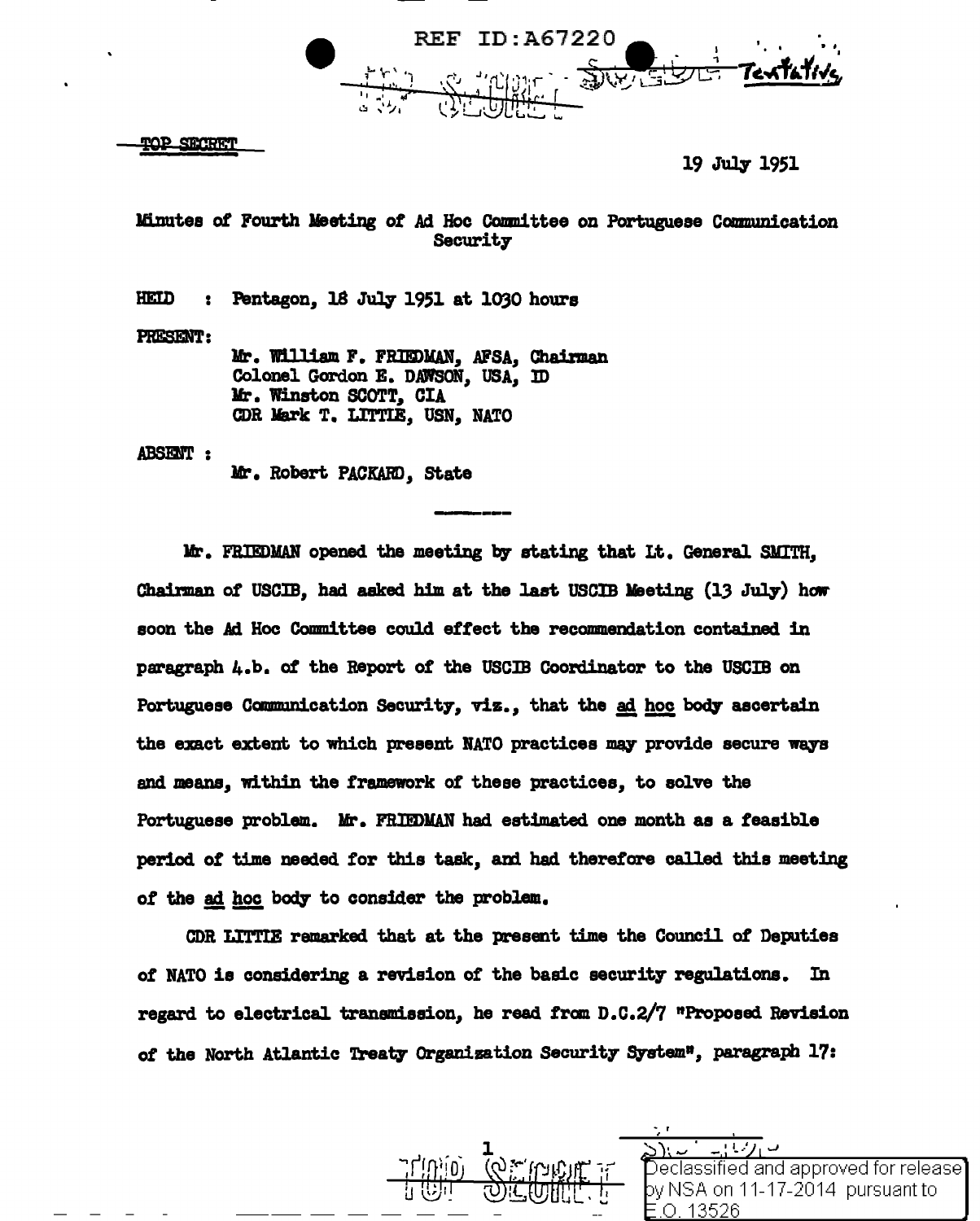

**TOP SECRET** 

"17. Electrical Transmission

The special cryptographic arrangements which have been provided will enable national delegates or their national diplomatic representatives at the seat of all NATO bodies to communicate with their Governments and will allow inter-communication between all NATO Secretariats. Similar arrangements will be made to allow supreme Commanders to communicate with Naval. Military, and Air Commanders and Service Ministries. The only cryptographic system to be used for the present time at these levels for COSMIC communications of all security classifications and NATO communications classified TOP SECRET or SECRET is Typex Mark II with simplex settings."

CDR LITTLE pointed out that copies of these security regulations had been distributed to all NATO countries, although it had become clear that not all were observing them.

Mr. FRIEDMAN said that in regard to Portuguese communications it had been definitely ascertained that the Portuguese were wary of using Typex for certain communications because of their fear that the British, who were preparing the key lists, were keeping copies of them. CDR LITTLE concurred in this observation and said that it had been stated to him personally that there were compunctions among the Portuguese concerning the honesty of the London Cypher Board in promulgating the settings for use by NATO countries, since it was feared that the British had kept duplicate sets.

Mr. FRIEDMAN then raised the question why, since he understood that permission had been given the NATO countries to compile their own settings for Typex, the NATO countries did not avail themselves of this opportunity to make their own national books of settings. CDR LITTIE pointed out that. to the best of his knowledge, such permission had never been given the NATO countries, the Security Coordinating Committee's recommendation for such a measure having been rejected by the Standing Group. Inasmuch as

 $-\frac{1}{100}$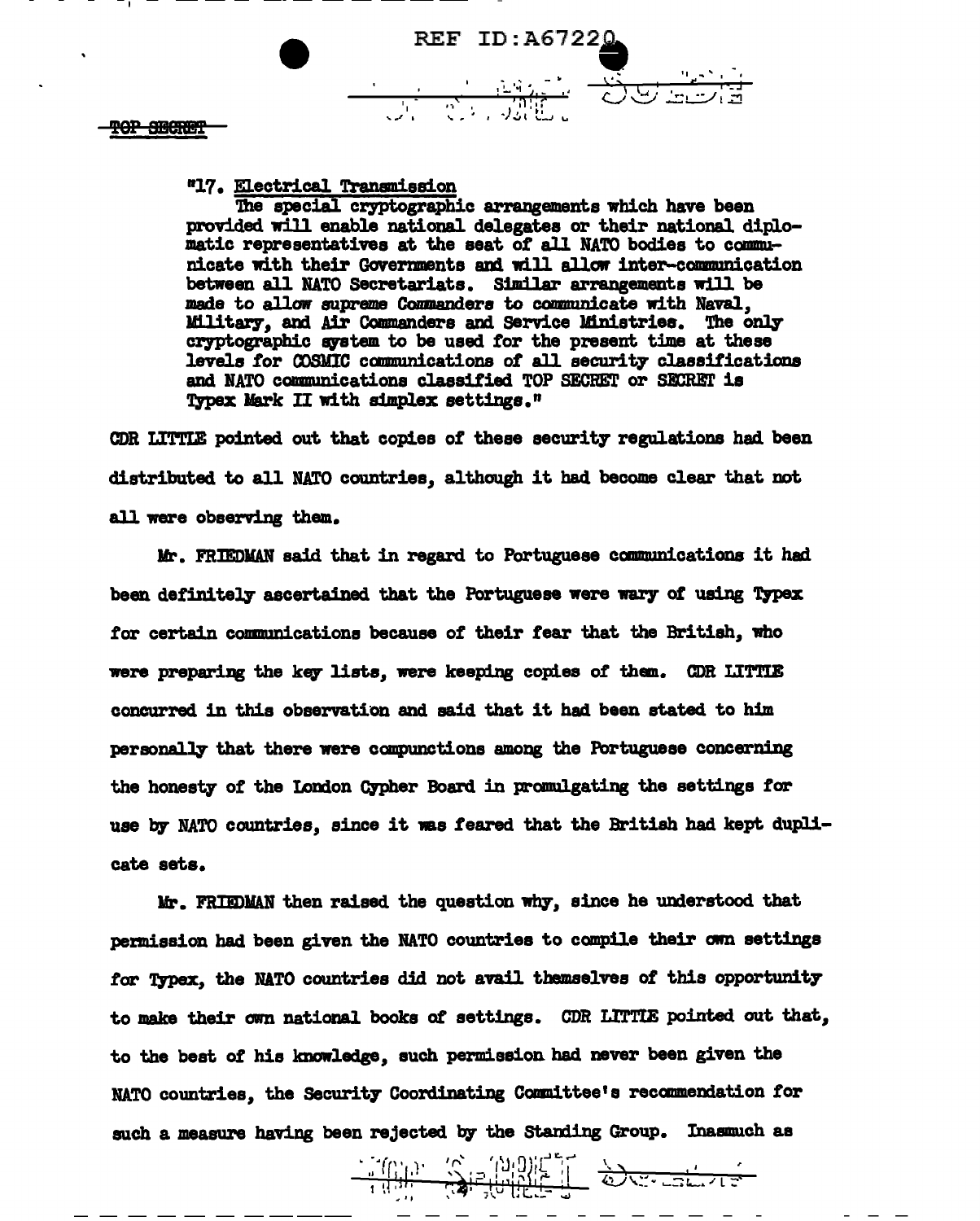

 $\begin{pmatrix} \phantom{-}\end{pmatrix}$ 

I I

f

this statement was quite contrary to the impression of Mr. FRIEDMAN and other members of the ad hoc body, CDR LITTIE offered to obtain the paper in which the measure was recommended by the Security Coordinating Committee and that in which the recommendation was rejected by the Standing Group. The ad hoc committee expressed interest in both papers, and it was pointed out by Mr. FRIEDMAN that this refusal by the Standing Group to allow NATO countries to compile their own settings threw an entirely different light upon NATO COMSEC problems. Mr. SCOTT noted that this refusal offered some justification for the Portuguese distrust of Typex. CDR LITTIE, in reply to a query from Mr. FRIEDMAN, said that he believed that U.S. and U.K. members of the Standing Group had made this decision on the grounds that the machine itself ottered autticient security for the present time, and that permission to compile their own settings should be given to the various nations only when they had shown that their practices conformed with the security requirements of NATO.

Colonel DAWSON suggested to CDR LITl'IE that he discuss this matter with the British member of the Group with a view to having the rejected proposal revived. He also suggested that the Security Coordinating Committee, accompanied by technical personnel, visit the various nations and convince them of the security of **Typex** for national communications when used properly with nationally-prepared settings. Members of the ad hoc committee agreed that such an approach should be made from a NATO level and through NATO channels.

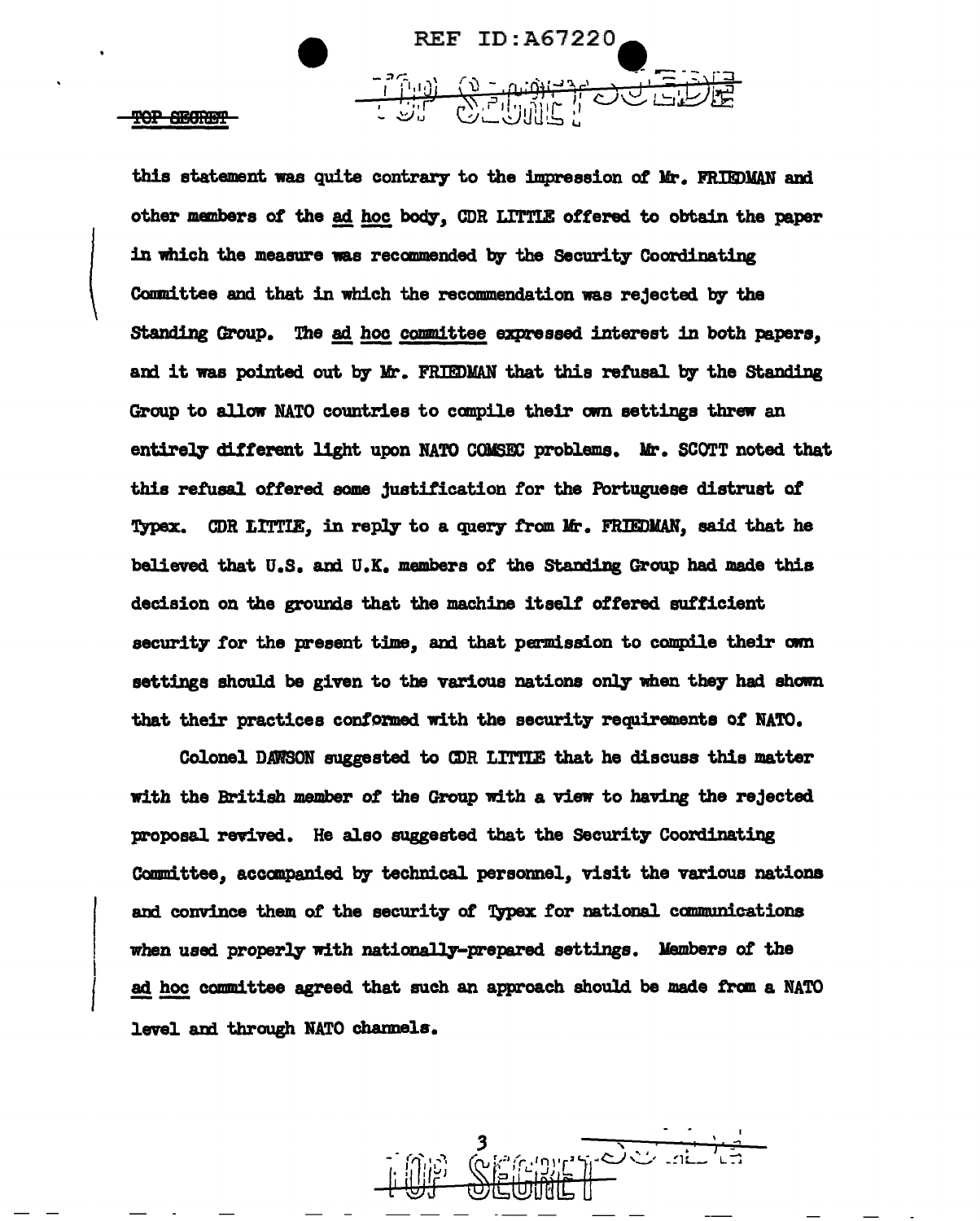REF ID:A67220

 $\frac{1}{2}$  ,  $\frac{1}{2}$  ,  $\frac{1}{2}$  ,  $\frac{1}{2}$  ,  $\frac{1}{2}$  ,  $\frac{1}{2}$  ,  $\frac{1}{2}$  ,  $\frac{1}{2}$  ,  $\frac{1}{2}$  ,  $\frac{1}{2}$  ,  $\frac{1}{2}$  ,  $\frac{1}{2}$  ,  $\frac{1}{2}$  ,  $\frac{1}{2}$  ,  $\frac{1}{2}$  ,  $\frac{1}{2}$  ,  $\frac{1}{2}$  ,  $\frac{1}{2}$  ,  $\frac{1$ 

TOP SECRET

I I

 $\left| \begin{array}{c} \end{array} \right|$ I I ~ I t  $\int$ 

 $\begin{pmatrix} & n \\ & m \\ & & \\ & & \\ & & \end{pmatrix}$ Mr. FRIEDMAN then directed the attention of the committee to paragraph 3.h. of the report of the USCIB Coordinator, and particularly to that portion  $(2)$  concerning the practices which apply "to the various types *ot* categories *ot* NATO or national classified information which mq be encrypted by Typex". Mr. FRIEDMAN asked whether there was clarity in regard to what sort of communications should be encrypted by Typex. CDR LlTTIE replied that he believed the regulations were clear on this subject, although they were, of course, subject to interpretation by the various countries. Generally speaking, Typex was to be used for NATO matters and *tor* national. comment on NATO matters, but not tor pirelJ' national matters. Mr. FRIEDMAN pointed out that if the nations were permitted. to make their own settings they would not hesitate to encrypt in Typex the fringe COSMIC traffic which is now carried on the national systems, thereby endangering NATO communications and the Typex traffic *ot* other NATO countries. lfembers of the camnittee agreed with this observation.

The question was then raised by the CHAIRMAN concerning the regulations in regard to the use by the NATO-eountries of courier service, and particularly whether the suggestion made in a recent USCIB meeting could be effected, viz., that specially sensitive material not be handed over to these countries unless a promise was obtained that it would be handled only by courier service. In regard to this, Colonel DAWSON referred to paragraph 14 of D.C.2/7 in which courier service is expressly required *tor* the transmission of all COSMIC intomation and documents, unless time



I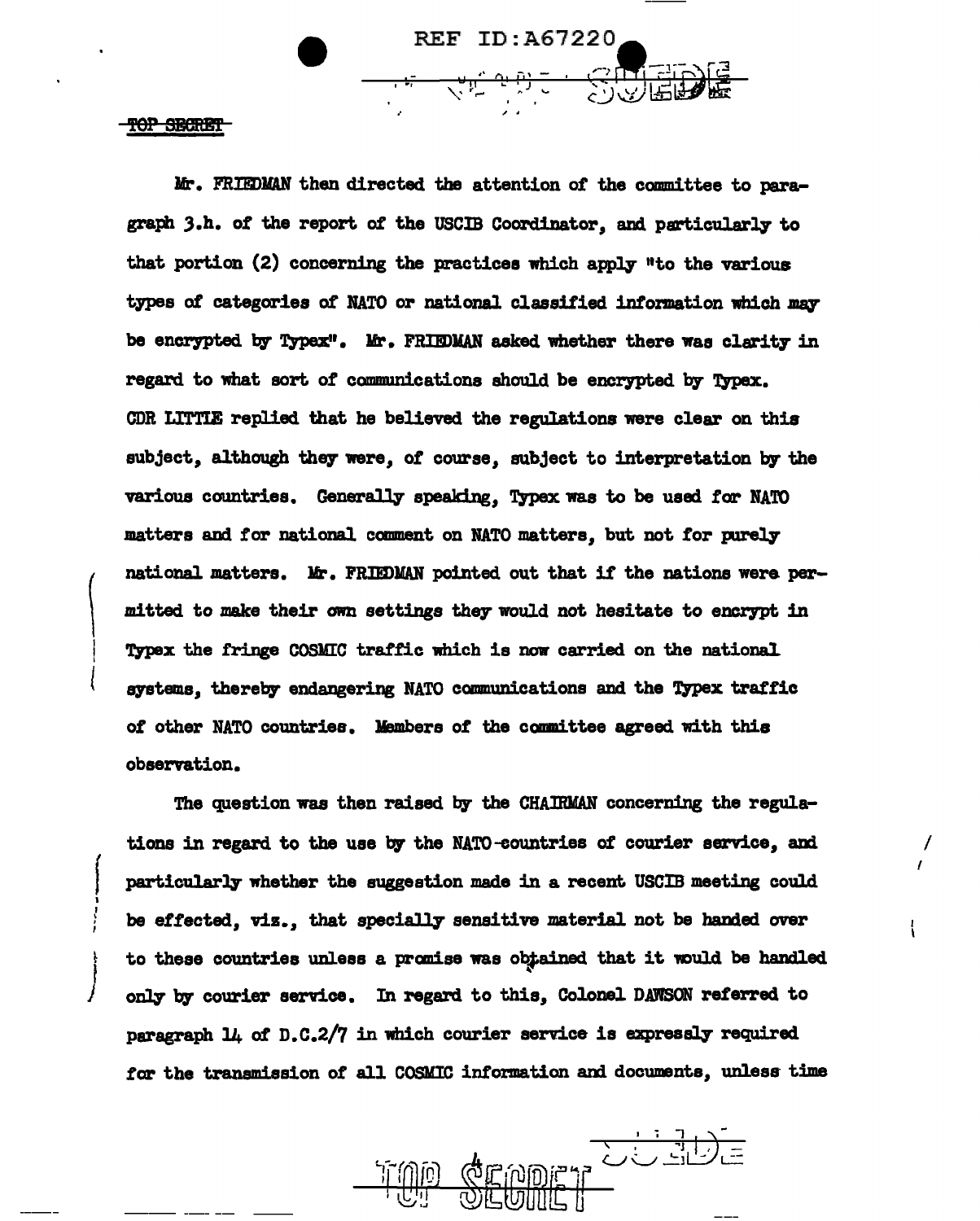## TOP STARRT

PL 86-36/50 USC 3605  $FO 3.3(h)(2)$ 

does not permit the use of accompanied bag. Only then is electrical transmission authorized. Typex being the only system authorized for transmission of such material. Since there are definite indications that the Portuguese, at least, are violating this regulation, the question was raised by Mr. FRIEDMAN how such violation could be brought to their attention The suggestion was made by CDR LITTLE that an approach be made through the NATO Standing Group, and specifically through General LINDSAY, the international representative and liaison officer in London between the Standing Group and the NATO Council of Deputies. In reply to Mr. FRIEDMAN's question whether the United States and United Kingdom could do anything to facilitate the use of the courier service by the NATO countries. Colonel DAWSON pointed out that the availability of the U.S. Air Force, Army, and State Department courier service had been reiterated to the NATO countries during the past month. CDR LITTLE confirmed Colonel DAWSON's remark and also stated that a memorandum had been put out by NATO outlining the courier service available to NATO nations. Mr. FRIEDMAN offered the suggestion that a study of the frequency with which NATO countries made use of the courier service would be of interest, and Colonel DAWSON stated that it would not be difficult to compile a report comparing the percentage of volume of traffic by courier and by electrical transmission. CDR LITTLE pointed out that it was his belief that most of the violations of security were to be found in transmissions of representatives in London and Washington, rather than from the capitals of the countries themselves,

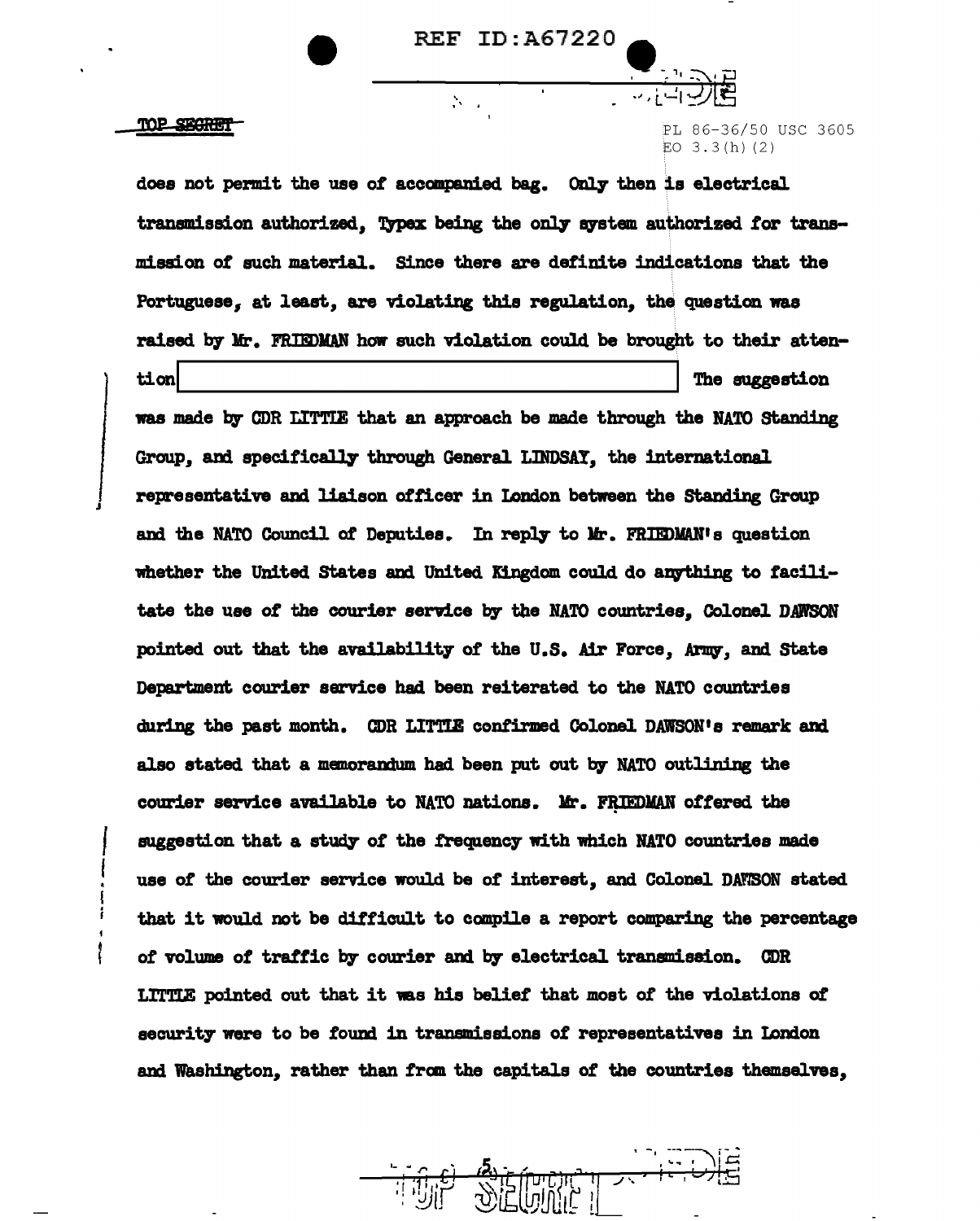a view somewhat confirmed by Mr. FRIEDMAN after a brief survey of the cryptographic violations in Portuguese communications. Mr. FRIEDMAN suggested that the ad hoc committee recommend that additional instruction in the use of security procedures be given to the NATO countries, and pointed out that this could be done easily

**REF ID:A67220** 

PL 86-36/50 USC 3605

OGA.

 $FQ$  3.3(h)(2)

DAWSON noted that essentially the same basic arrangements must be made with Portugal as had been made with NATO countries with regard to security outside the COSMIC and NATO spheres. He pointed out that very few NATO countries had security regulations for their Armed Forces, and that even Norway had no standardized security document or procedure. COR LITTLE remarked that in regard to security consciousness and morale, however, Norway stood relatively high, whereas Portugal was outstandingly insecure at every level. Mr. FRIEDMAN indicated that consideration should be given to the mechanics of an approach to the Portuguese in regard to internal security, In addition, the

Portuguese had appeared very agreeable to dismissing undesirable persons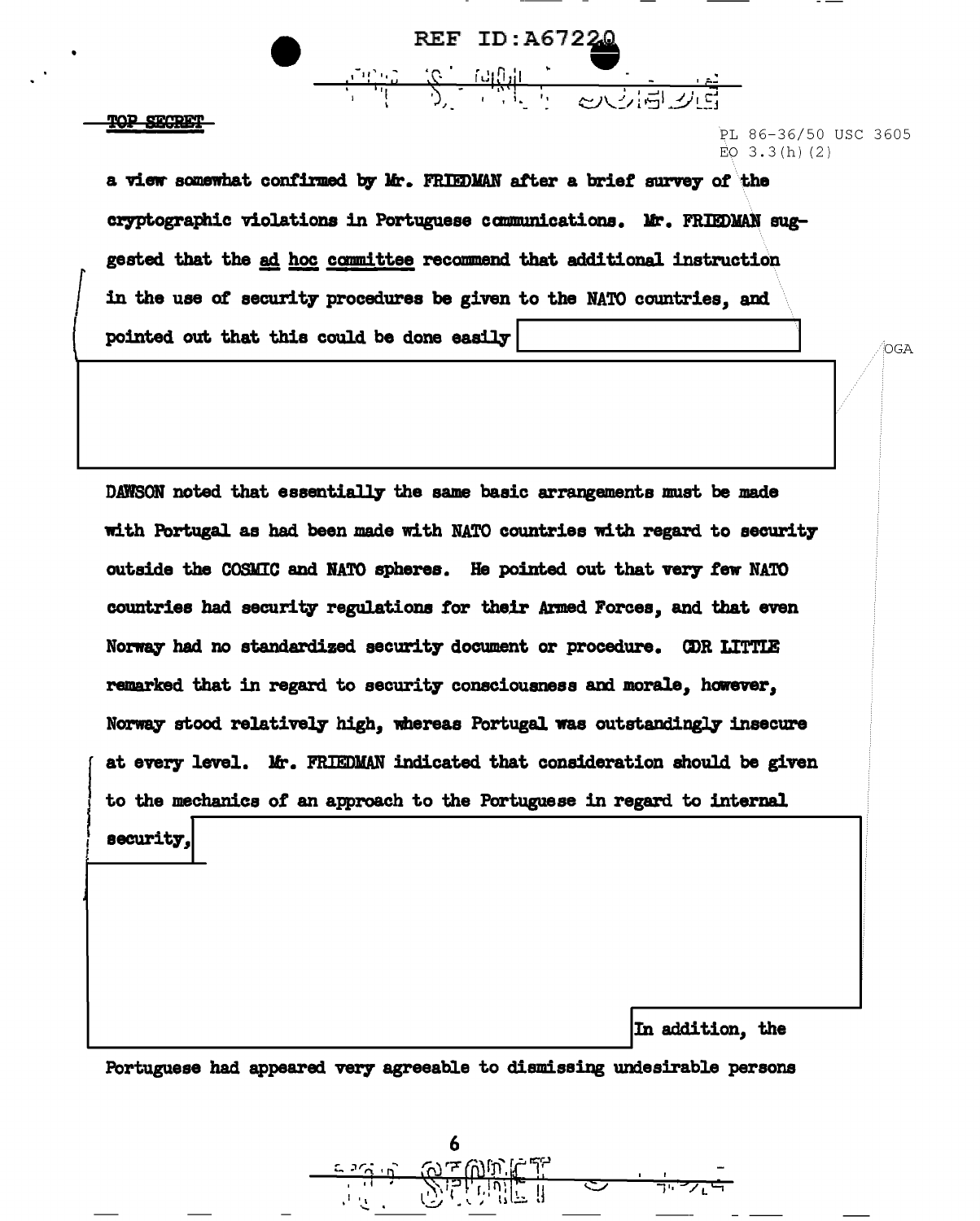



## TOP SECRET

OGA

from the Government, a matter entailing less effort than in France, for in Portugal the Communist Party was illegal, whereas in France it was not. Mr. FRIEDMAN's suggestion that the ad hoc committee recommend that a team be sent from the Security Coordinating Committee of NATO to inspect the security arrangements of Portugal on a non-reciprocal basis was favorably received. CDR LITTIE pointed out that a British team had already visited Lisbon before Portugal had been permitted access to COSMIC information and that certain agreements had been effected at that time in regard to security. He believed that more could be gained from a visit by a U.S.

team from the services rather than from the Treaty advisors.

question was raised by the CHAIRMAN whether such training could best be carried out in the United States or in Europe under the auspices of SHAPE; from the point of view of expense and feasibility it was agreed that such a school could well be set up under SHAPE. It was pointed out by Mr. SCOTT that an approach must be made at the top level in order to gain results, and that once top level approval has been gained, training on a working level is effective. Without top level cooperation, however, the training of the workers is ineffective, as has been recently experienced in the Dutch Army where the Chief of Staff is opposed to the tightening of security measures and therefore the Army Chief of Intelligence is virtually powerless to bring about a tightening of security within the Army.

 $20.922$